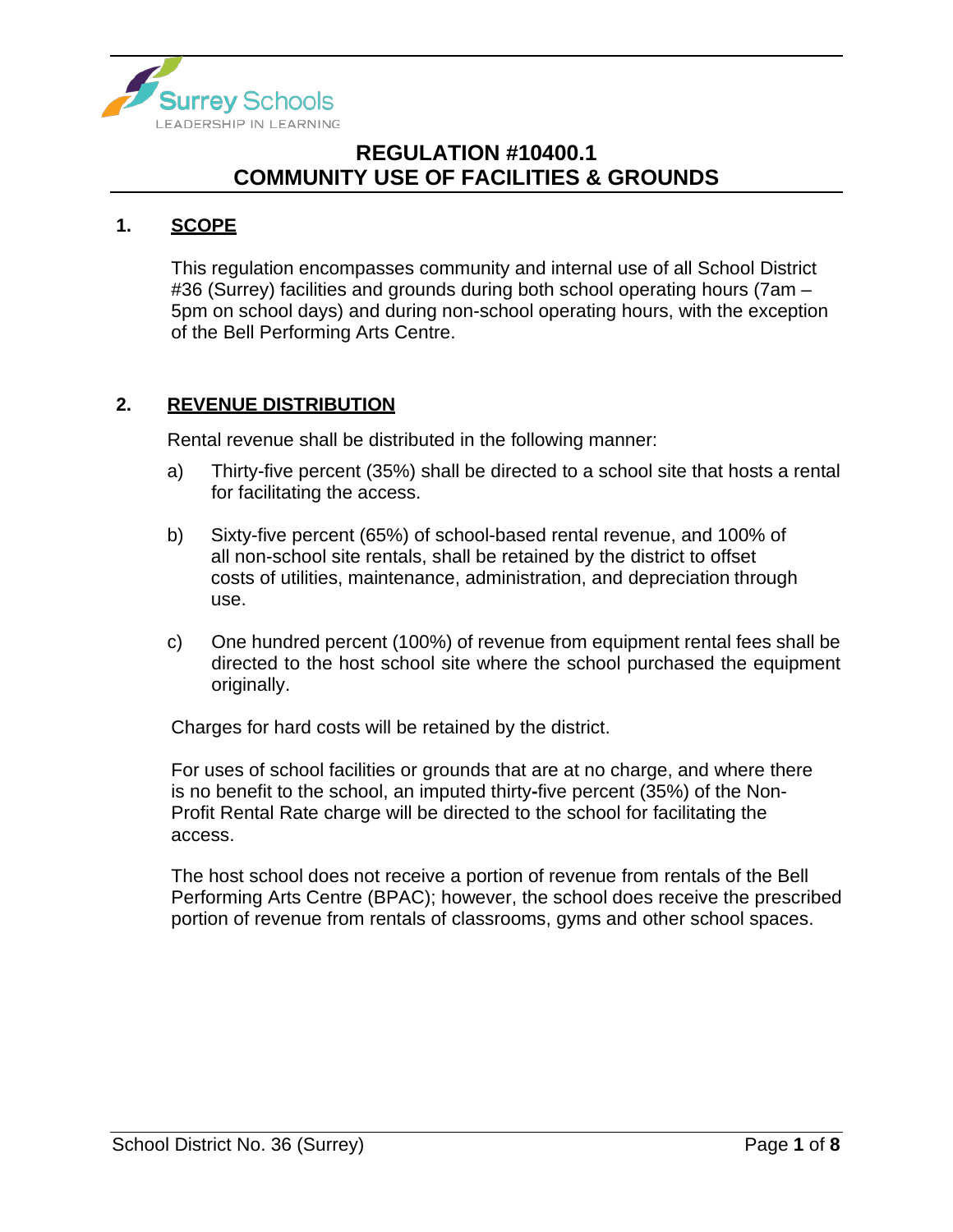

#### **3. APPLICATION PROCESS FOR USE OF SCHOOL SPACE DURING NON-SCHOOL HOURS**

To request use of space during non-school operating hours (anytime other than school days 7am – 5pm), internal and external user groups will complete an online booking request. User groups are not permitted to approach schools directly.

Internal user groups must submit online booking requests to Rentals in these situations:

- a) Where the request is for space other than in their own home school
- b) Where the request is for space, including in their own home school, on weekends and during school closures, or where the use requires associated custodial, security or heating and ventilation services.

The Facility Rentals Department (Rentals) will secure the necessary approvals of the Principal/Building Manager for Facility/Grounds request where necessary

User groups have right-of-first refusal to rent the same time, day, and school space (this does not apply to DEC/REC or BPAC space) in the proceeding year, provided that A. the district or a school do not require use of that space and B such group submits an online booking request by the booking deadline as posted on the Rentals webpage.

New booking requests are accepted year-round, however, to ensure best availability, user groups should apply by the booking application deadlines.

#### **4. IDENTIFYING AVAILABLE SCHOOL HOUR SPACE**

From time to time, the District identifies space that may be made available for use by the community during school hours (7am – 5pm on school days – note, where a booking block **starts** during school hours the entire rental period will be considered a school hour booking).

Rentals will, in consultation with the site Principal and Assistant Superintendent, assess whether identified space is appropriate for use during school time and for what purposes ie: childcare, community offices, support programs or similar. A Principal may deny access to space during school hours where it can be shown that access will cause disruption to school operations or classes.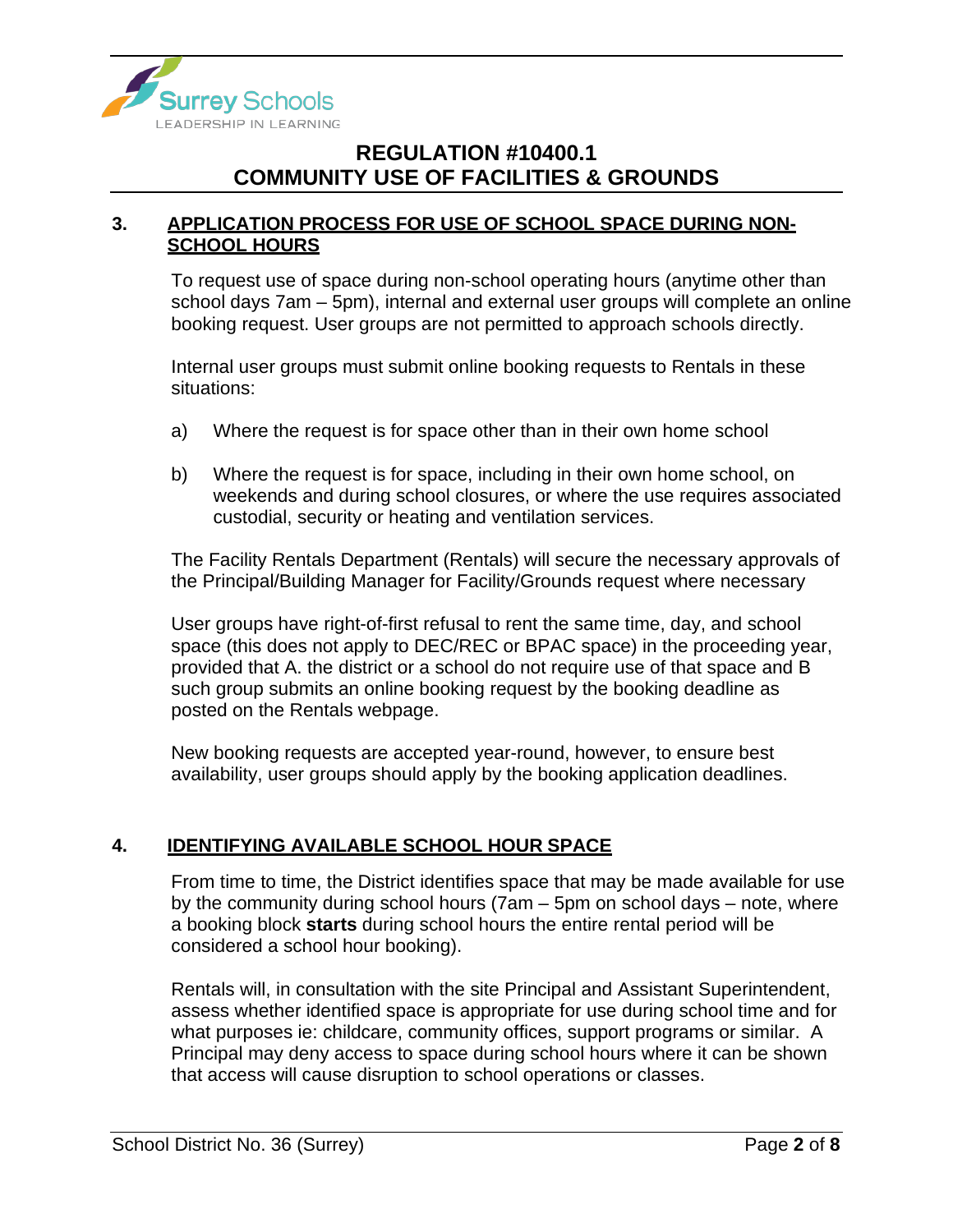

### **5. SPACE FOR CHILDCARE**

The district recognizes the critical need for childcare programming across Surrey and White Rock. And, as set out in the August 31, 2020 order from the Minister of Education, the district prioritizes the use of available school hour space for use by licensed childcare providers.

The district works with childcare operators to launch operations in every available space and to consider all methods of making childcare programs viable, recognizing need in some areas may be greater than others, but that need persists across the district. Where necessary, children may be bussed by childcare operators to childcare centres in schools where need is not as great in that particular community. The district works with childcare providers to send out surveys and information regarding childcare programs and to encourage registration and ensure family awareness of programs.

The district confers with community regarding the needs and criteria for childcare spaces through ongoing participation in the Surrey Childcare Task force and through the District Parent Advisory Council and Parent Advisory Councils, and through the district's Indigenous Education Council.

Fees for the use of district property by childcare operators will not exceed the direct and indirect costs the district incurs in making property available for licensed childcare programs.

#### **6. APPLICATION PROCESS FOR USE OF SCHOOL SPACE DURING SCHOOL HOURS**

To request use of space during school operating hours (7am – 5pm on school days), user groups will complete an online booking request. Process and requirements to apply for use of school hour space in schools will be posted on the Rentals webpage.

The facility rental department will maintain a rolling wait list of applicants seeking use of space during school hours. Along with the Principal and others, Rentals will confirm a list of criteria for the use of EACH identified space, prioritizing use of spaces for childcare where possible. Criteria may include type of childcare program, hours of operations, languages spoken. In allocating space to childcare operators, the district will give special consideration to those operators who provide childcare that is inclusive, consistent with the principals of nondiscrimination set out in the BC Human Rights Code, and which foster Indigenous reconciliation.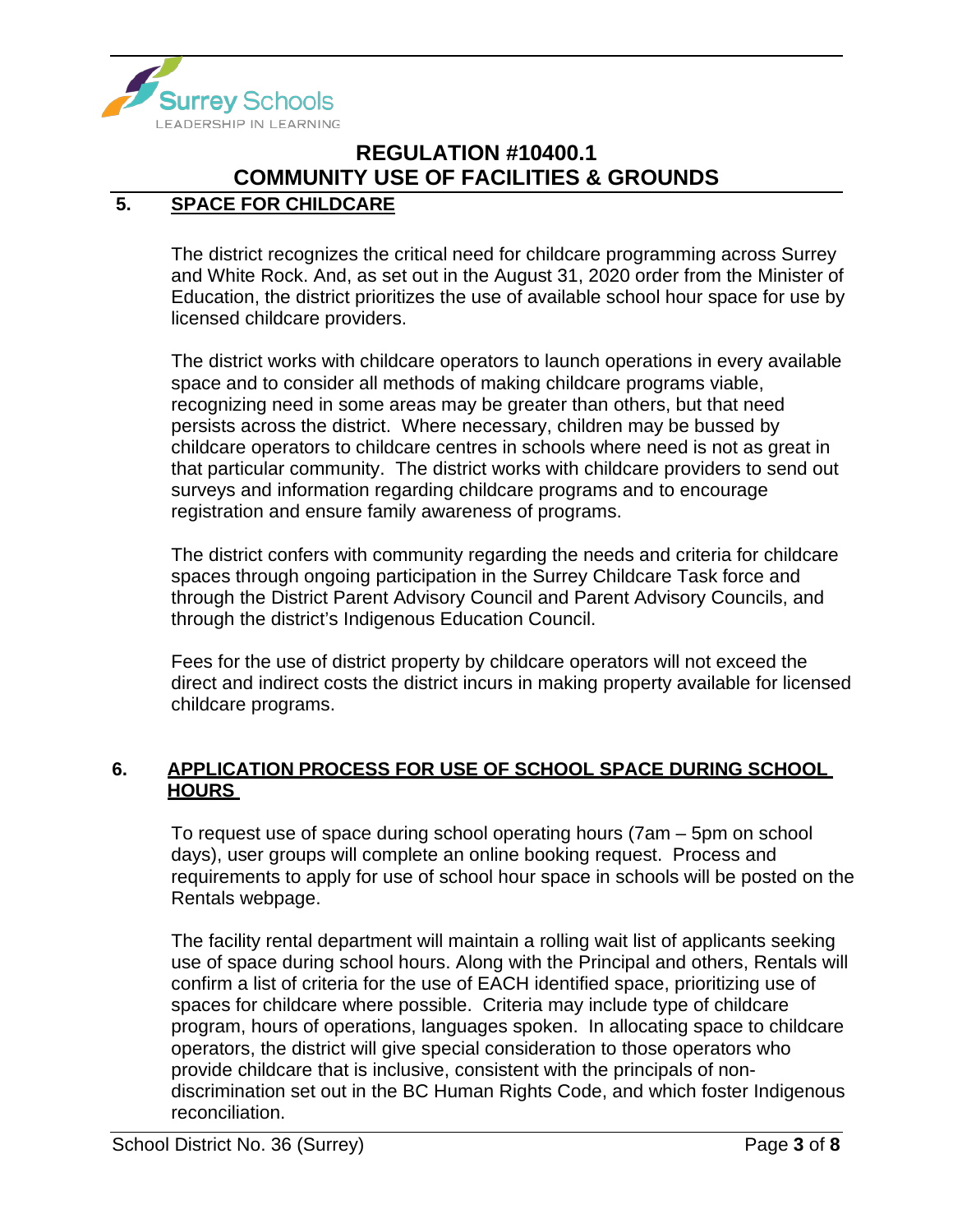

Applications for school hour use may require these or other items: a business plan, resume, references, criminal record checks, confirmation of financial capacity, staff training summary and, if a childcare program, operator's plans to incorporate Early Learning Framework, the principles of BC Declaration on the Rights of Indigenous Peoples Act and inclusivity practices (where childcare providers require information or assistance in this regard, the district will provide information and opportunities for training).

#### **7. APPLICATION PROCESS TO REQUEST USE OF DISTRICT EDUCATION CENTRE (DEC) OR RESOURCE AND EDUCATION CENTRE (REC) MEETING SPACES:**

Limited meeting space at the DEC and REC campus are available for community and district staff use.

Allocation of meeting space at DEC and REC shall be made on the basis of the following priorities:

- a) Superintendents Department and Secretary Treasurer's Department
- b) All other requests by staff and Departments located at DEC and REC
- c) All other requests including school and community requests

Bookings may be bumped at any time if a priority user requires access to meeting space.

Bookings are accepted throughout the year, however, to ensure priority access, all DEC and REC based staff and departments are asked to submit requests by May 15 of the preceding year.

Booking requests for DEC and REC are submitted to the following departments:

All DEC/REC staff: all DEC/REC room requests to Administrative Services – see their webpage.

All school-based staff: DEC/REC room requests Monday to Friday, 730 am – 4pm to Administrative Services – see their webpage.

All school-based staff: DEC/REC room requests at any other times to Rentals – see their webpage.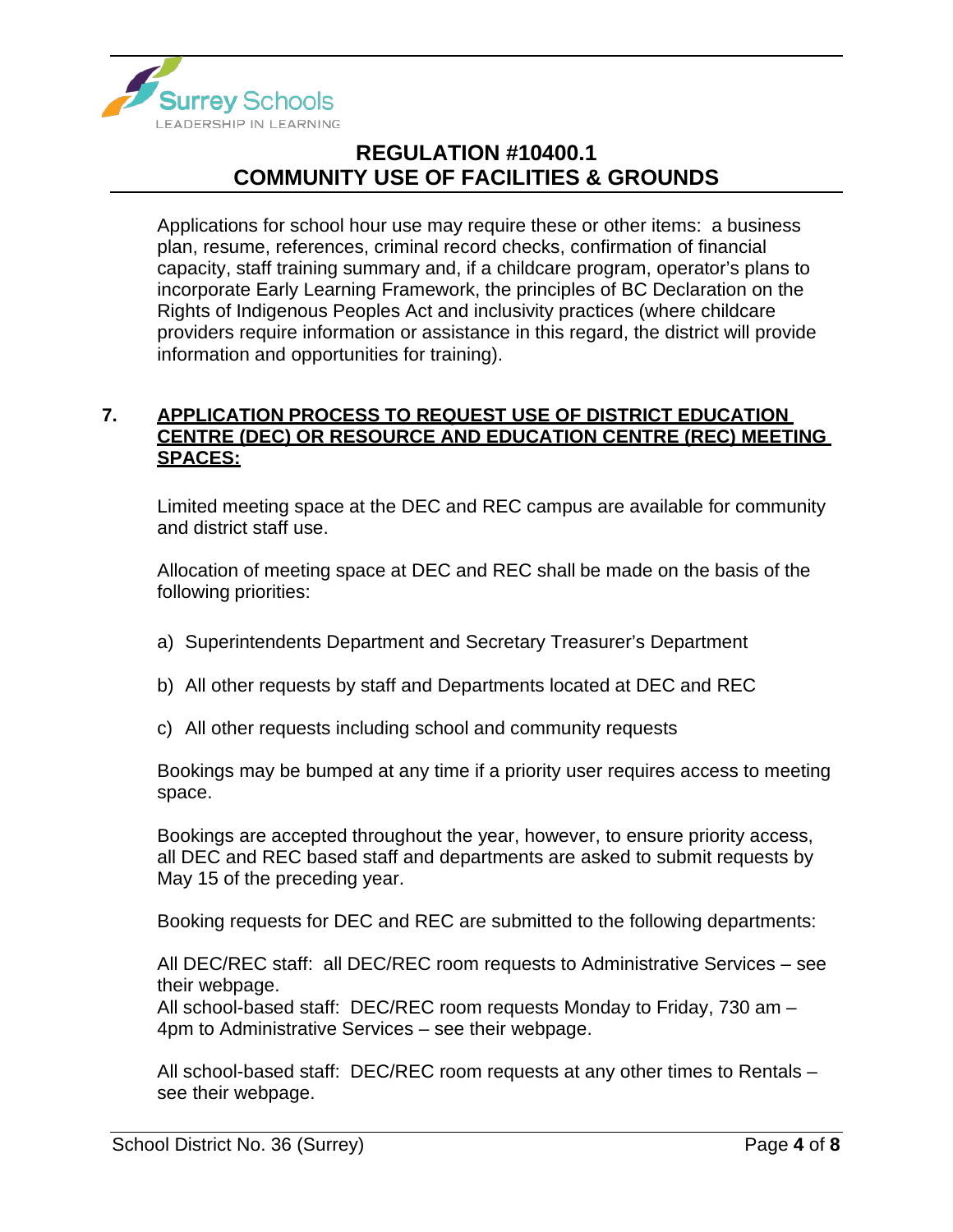

Community User Groups: all DEC/REC room requests to Rentals – see their webpage.

#### **8. TERMS AND CONDITIONS**

The Terms and Conditions for all rentals which include information regarding rules, loss, theft and insurance coverage will be posted on the Rentals webpage.

All community and internal user groups using space at DEC and REC will be required to use the district's catering service to provide any food and beverages to be served.

#### **9. RENTAL RATES**

Rental rates including rates for space use, custodial, security, taxes, equipment use and other fees will be posted on the Rentals webpage.

User groups may be required to pay a deposit in advance of a rental as determined by Rentals.

Requests for access to space which is not covered in the rates may be submitted in writing, to Rentals for review. Charges for special request situations shall be set on an individual basis and approved by the Secretary-Treasurer or designate.

District staff will receive no discount on rental fees when booking for non-district related purposes.

#### **10. RENTAL PAYMENT TERMS**

User groups are required to pay for their rental license in advance of their first rental day as outlined here:

For rental Licenses of less than \$600, the user must pay the full amount by cash, credit card, debit card a minimum of one day in advance of the first day of use, or by cheque a minimum of five business days in advance of the first day of use.

For rental Licenses of \$600 or more, full payment by cash, credit card or debit card a minimum of one day in advance of the first day of use; or on a postdated cheque dated no later than 5 business days prior to the first day of usage or by a series of monthly post-dated cheques or credit card payment authorizations for the term of the License must be submitted at the time of License signing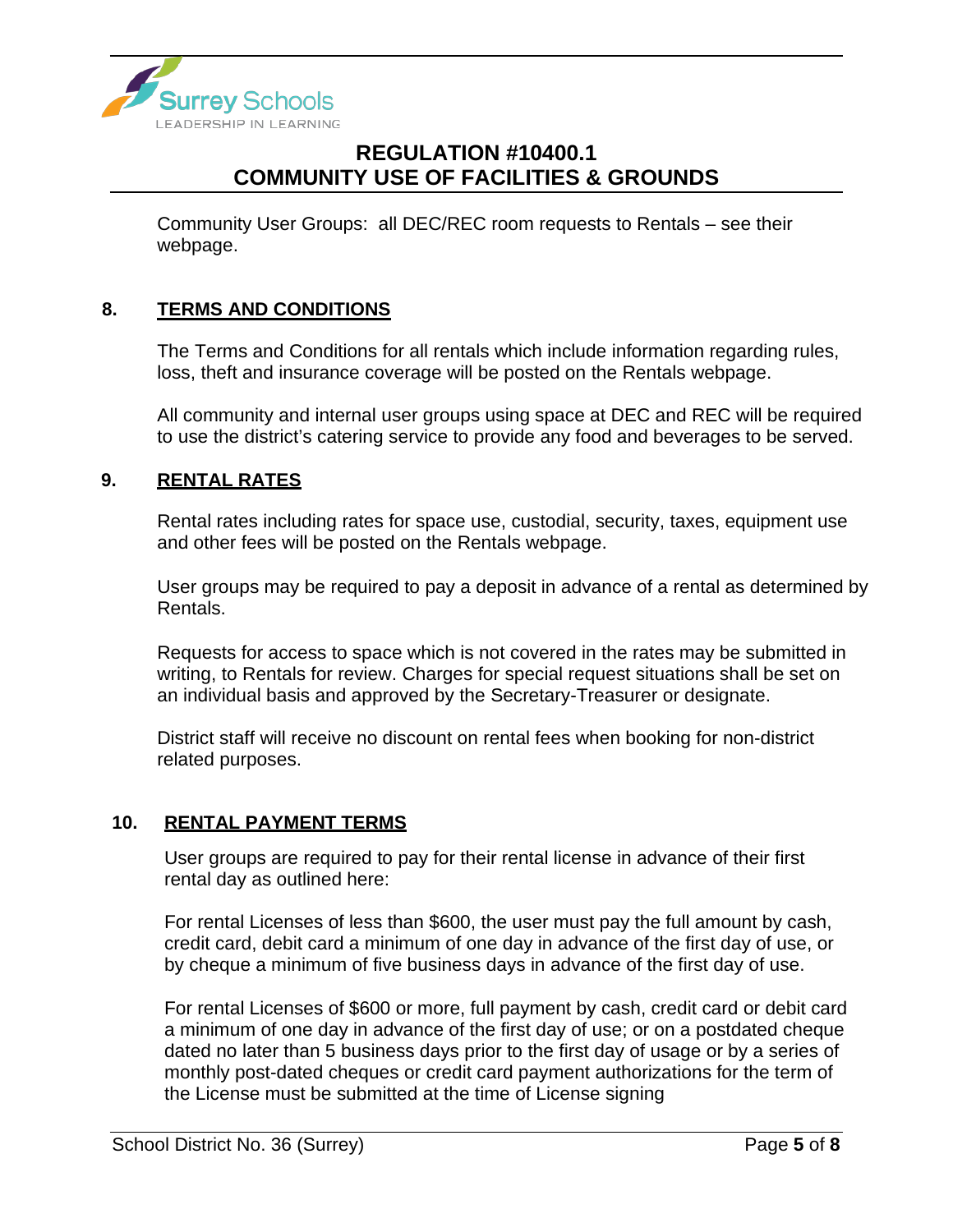

Failure by user groups to submit appropriate payment in advance of their rental will result in the immediate cancellation of the rental License.

#### **11. WAIVER OF RENTAL FEES**

All requests for the waiving of rental fees must be submitted in writing to Rentals for consideration.

Where a rental group has donated in cash, or in kind, to the school district, fifty percent (50%) of the retail or designated value of the donation may be applied as a credit to a rental contract. Note that the rental credit does not apply to that portion of a donation for which an official donation receipt for tax purposes was issued by the school district. Rental credit may be applied to hourly rental fees only; hard costs such as custodial, security or supervision cannot be covered by a rental credit.

Rental fees may be waived where there is a pre-existing agreement with the school district signed by the Secretary Treasurer or an Assistant Secretary Treasurer.

Rental fees may also be waived, where the following conditions are met. The final decision on whether to waive fees will be made in the sole discretion of Rentals management

- a) There is no charge, real or by donation, to participants or spectators in the program for which the space is rented.
- b) Only Surrey School District students or staff are involved in the program being run in the space being used.
- c) District Staff identify students/families/staff for participation.
- d) District Staff provide input into the structure and components of the program.
- e) The program is deemed of value to district students.

#### **12. FIELD RENTALS**

The district does not make secondary school grass fields available for rent.

To maintain field conditions, the district limits the number of elementary irrigated grass fields it makes available for rent each year and the number of hours available on each rentable field to 6 hours per week. Rentals will post on their webpage each year available irrigated fields. These designated fields are available to rent during September-June each school year.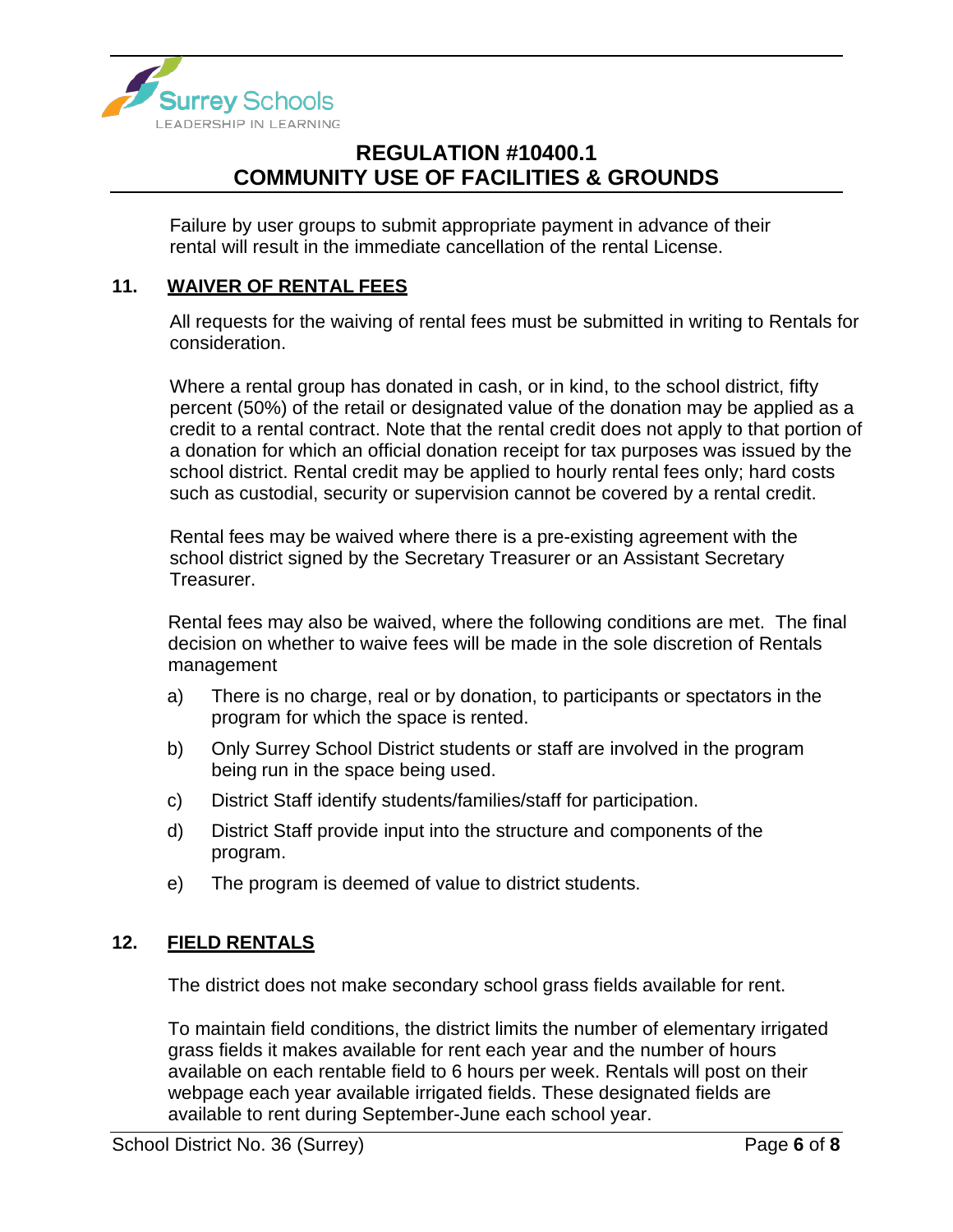

If Rentals receives more requests for grass field access time than they are able to accommodate, field space will be allocated considering each group's historical field use, size and make-up of the organization and number of hours requested.

The district rents non irrigated fields in 'as is' condition during March-September only each year. All weather fields are available at many sites and can be rented throughout the year and hours of play are not limited.

Historical irrigated field user groups do not get first right of refusal for the same space and time as they held in the preceding year. Because irrigated field availability changes each year and community needs change significantly each year, all irrigated field requests will be considered together and new each year.

#### **13. CANCELLATION, TERMINATION, PRE-EMPTION OF USE**

Where the user group wishes to cancel or amend a signed License, this must be done by providing notice in writing to Facility Rentals 5 business days in advance, by email at [rentals@surreyschools.ca,](mailto:rentals@surreyschools.ca) fax (604) 595-6083, or by mail (14033 – 92<sup>nd</sup> Avenue, Surrey, BC V3V 0B7). Failure to meet the deadline will result in the user group being charged the full amount of the original request.

User groups will be charged an amendment fee of \$25 for any changes that the group requests after the application has been submitted.

The user group acknowledges that its use of facilities may be pre-empted, cancelled or revoked at the discretion of the district. In such cases, the district will endeavor to provide the user group with appropriate notice. Substitute space in the district will not normally be made available and the user group will have no preferential or historical rights to any facilities that are available, or become available, which are not covered on the user group's License. A full refund or credit will be provided.

The Facility Rental Department may revoke approval of a Facility/Grounds Rental Contract where the user is unable to satisfy concerns expressed by the Principal/Building Manager or the Facility Rentals Department. Claims of unreasonably revoked approval shall be adjudicated by the Secretary-Treasurer.